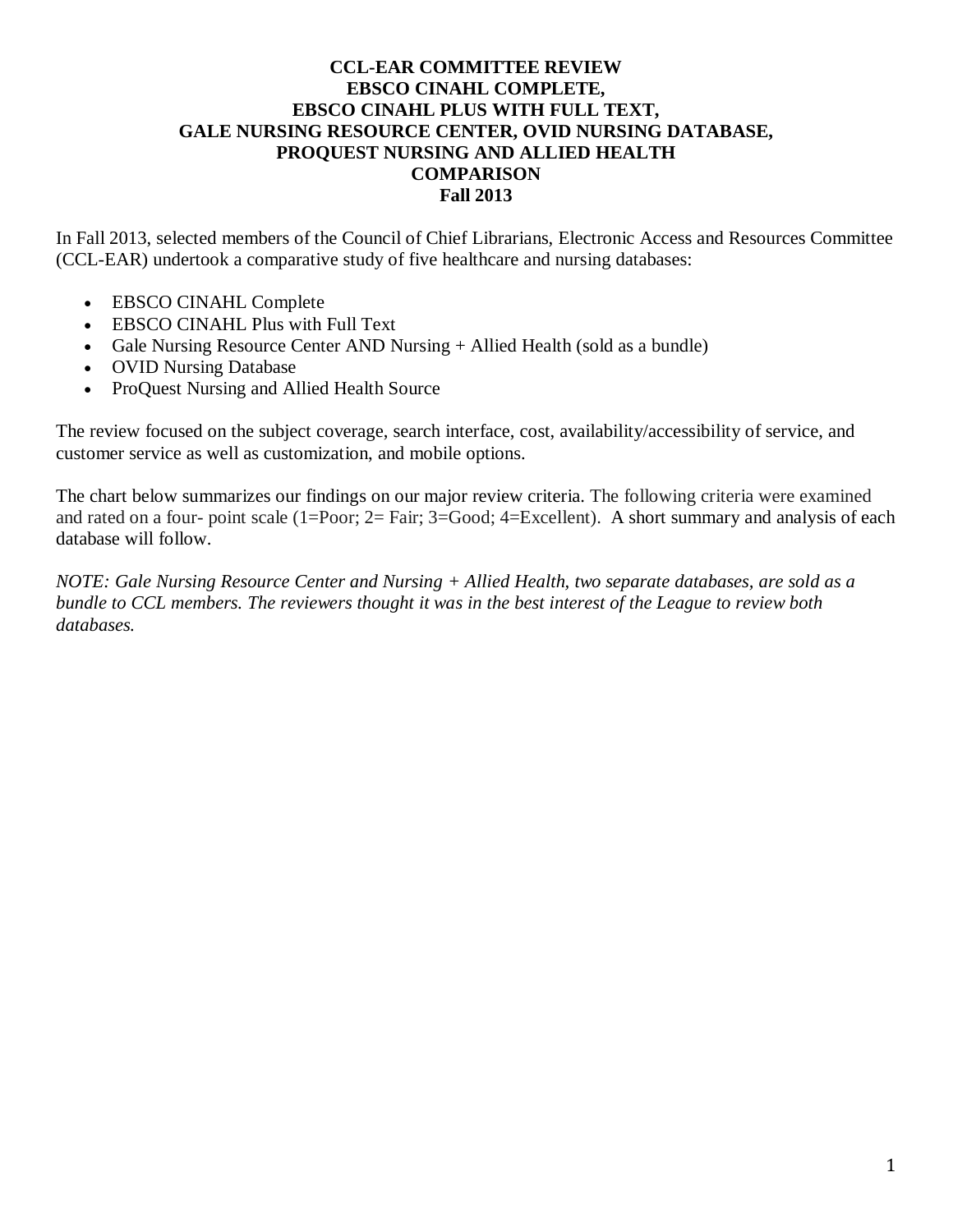| <b>CRITERIA</b><br>$1 = Poor$ ; $2 = Fair$ ;<br>3=Good; 4=Excellent | <b>EBSCO CINAHL</b><br>Complete                                                                                                                                                                                                                                                                                                                                                                                                                                                                                                                                                                                                                                                                                                                                                                                                                                                                                                                      | <b>EBSCO CINAHL Plus</b><br>with Full Text                                                                                                                                                                                                                                                                                                                                                                                                                                                                                                                                                                                                                                                                                                                                                                                                               | <b>Gale Nursing Resource</b><br><b>Center AND Nursing +</b><br>Allied Health (sold as a bundle)                                                                                                                                                                                                                                                                                                                                                                                                                                                                                                                                                                                                                                                                                                                                                                                                                                                      | <b>Ovid Nursing Database</b>                                                                                                                                                                                                                                                                                                                                                                                                                                                                                                                                     | <b>ProQuest Nursing and</b><br><b>Allied Health Source</b>                                                                                                                                                                                                                                                                                                                                                                                                                                                                                                                                                                                                                                                                                                                                                                                                                                                                                                                                  |
|---------------------------------------------------------------------|------------------------------------------------------------------------------------------------------------------------------------------------------------------------------------------------------------------------------------------------------------------------------------------------------------------------------------------------------------------------------------------------------------------------------------------------------------------------------------------------------------------------------------------------------------------------------------------------------------------------------------------------------------------------------------------------------------------------------------------------------------------------------------------------------------------------------------------------------------------------------------------------------------------------------------------------------|----------------------------------------------------------------------------------------------------------------------------------------------------------------------------------------------------------------------------------------------------------------------------------------------------------------------------------------------------------------------------------------------------------------------------------------------------------------------------------------------------------------------------------------------------------------------------------------------------------------------------------------------------------------------------------------------------------------------------------------------------------------------------------------------------------------------------------------------------------|------------------------------------------------------------------------------------------------------------------------------------------------------------------------------------------------------------------------------------------------------------------------------------------------------------------------------------------------------------------------------------------------------------------------------------------------------------------------------------------------------------------------------------------------------------------------------------------------------------------------------------------------------------------------------------------------------------------------------------------------------------------------------------------------------------------------------------------------------------------------------------------------------------------------------------------------------|------------------------------------------------------------------------------------------------------------------------------------------------------------------------------------------------------------------------------------------------------------------------------------------------------------------------------------------------------------------------------------------------------------------------------------------------------------------------------------------------------------------------------------------------------------------|---------------------------------------------------------------------------------------------------------------------------------------------------------------------------------------------------------------------------------------------------------------------------------------------------------------------------------------------------------------------------------------------------------------------------------------------------------------------------------------------------------------------------------------------------------------------------------------------------------------------------------------------------------------------------------------------------------------------------------------------------------------------------------------------------------------------------------------------------------------------------------------------------------------------------------------------------------------------------------------------|
| <b>Content/Subject</b><br>Coverage                                  | $\frac{4}{5549}$ Titles indexed<br>3934 Peer-reviewed titles<br>1371 Full text titles<br>1116 Active full text titles<br>23 Subjects/topics<br>298 Embargoes<br>293 Open access titles<br>CINHAL Complete covers the<br>fields of nursing, biomedicine,<br>health sciences librarianship,<br>alternative/complementary<br>medicine, consumer health and<br>17 allied health disciplines.<br>Vendor reports 201 full-text<br>journals are open access, but the<br>reviewer found 293 for the entire<br>database. Other periodicals<br>include 1,259 magazine titles and<br>124 trade publications. Of the<br>embargoes, 267 were delayed a<br>year or more.<br>Most full-text books are from<br>American Nurses' Association<br>(ANA), but only 1 was published<br>after 2000. Dissertations are<br>indexed but not full<br>text. Selected conference<br>proceedings, evidence-based care<br>sheets, quick lessons, and images<br>are also available. | $\overline{3}$<br>5318 Titles indexed<br>3644 Peer-reviewed titles<br>768 Full text titles<br>556 Active full text titles<br>23 Subjects/topics<br>187 Embargoes<br>287 Open access titles<br><b>CINAHL Plus with Full Text covers</b><br>the fields of nursing, biomedicine,<br>health sciences librarianship,<br>alternative/complementary<br>medicine, consumer health and 17<br>allied health disciplines.<br>Aside from journals, it includes<br>1,235 magazine titles and 115 trade<br>publications. Of the embargoes,<br>177 were delayed a year or more.<br>Most full-text books are from<br>American Nurses' Association<br>(ANA), but only 1 was published<br>after 2000. Dissertations are<br>indexed but not full text. Selected<br>conference proceedings, evidenced<br>based care sheets, quick lessons,<br>and images are also available. | $\mathbf{1}$<br>1710<br>Titles indexed<br>Peer-reviewed titles<br>1164<br>1051 Full text titles<br>Active full text titles<br>569<br>Subjects/topics (but 15 of<br>53<br>these contain only 1 title)<br>52 Embargoes<br>Open access titles<br>69<br>Gale Nursing Resource Center with<br>Nursing and Allied Health Collection<br>covers the fields of biological<br>sciences, health, the health care<br>industry, medical law, nutrition, and<br>the psychological and sociological<br>sciences. Ironically, very few nursing<br>titles are available.<br>Aside from journals, it includes 546<br>magazine titles and 99 newsletters. Of<br>the embargoes, 41 were delayed a<br>year. Note that 34% of the titles<br>indexed are from foreign publishers.<br>The Nursing Reference Center<br>includes 23 high quality reference<br>works from Gale, Macmillan, and<br>Delmar; however, 13 of the<br>publication dates are more than 5<br>years old. | $\frac{4}{56}$<br>Titles indexed<br>21<br>Peer-reviewed titles<br>56 Full text titles<br>41 Active full text titles<br>All nursing titles except for 3 multi-<br>disciplinary medical titles.<br>0 Embargoes<br>0 Open access<br>Ovid Nursing Database covers a<br>sensible mix of academic and practical<br>nursing literature ALL from<br>Lippincott Williams and Wilkins.<br>There are abstracts for several<br>thousand video clips (ranging from 40<br>seconds to 17 minutes), but users can<br>easily be misled as only the nursing<br>titles are enabled. | $\overline{3}$<br>1353 Titles indexed<br>806 Peer-reviewed titles<br>1141 Full text titles<br>728 Active full text titles<br>71 Subjects/Topics<br>299 Embargoes<br>69 Open access titles<br>ProQuest Nursing & Allied Health<br>Source covers the fields of nursing<br>with 70 related topics including<br>cytology, nutrition, oncology,<br>pediatric care, pharmacology,<br>public health and radiology<br>Aside from journals, it includes 57<br>magazine titles and 266 trade<br>publications. Of the embargoes,<br>288 were delayed a year.<br>Also included are 44 full<br>textbooks, most from McGraw-<br>Hill, Slack Inc., and Springer. Five<br>of these titles had a publication<br>date of 5 years or greater.<br>Video training programs are<br>provided for 171 topics, each<br>containing varying numbers of<br>small video segments from<br>MEDCOM.<br>Of all the databases in this review,<br>ProQuest alone offers dissertations<br>in full text – over $12,000$ of them. |
|                                                                     |                                                                                                                                                                                                                                                                                                                                                                                                                                                                                                                                                                                                                                                                                                                                                                                                                                                                                                                                                      |                                                                                                                                                                                                                                                                                                                                                                                                                                                                                                                                                                                                                                                                                                                                                                                                                                                          |                                                                                                                                                                                                                                                                                                                                                                                                                                                                                                                                                                                                                                                                                                                                                                                                                                                                                                                                                      |                                                                                                                                                                                                                                                                                                                                                                                                                                                                                                                                                                  |                                                                                                                                                                                                                                                                                                                                                                                                                                                                                                                                                                                                                                                                                                                                                                                                                                                                                                                                                                                             |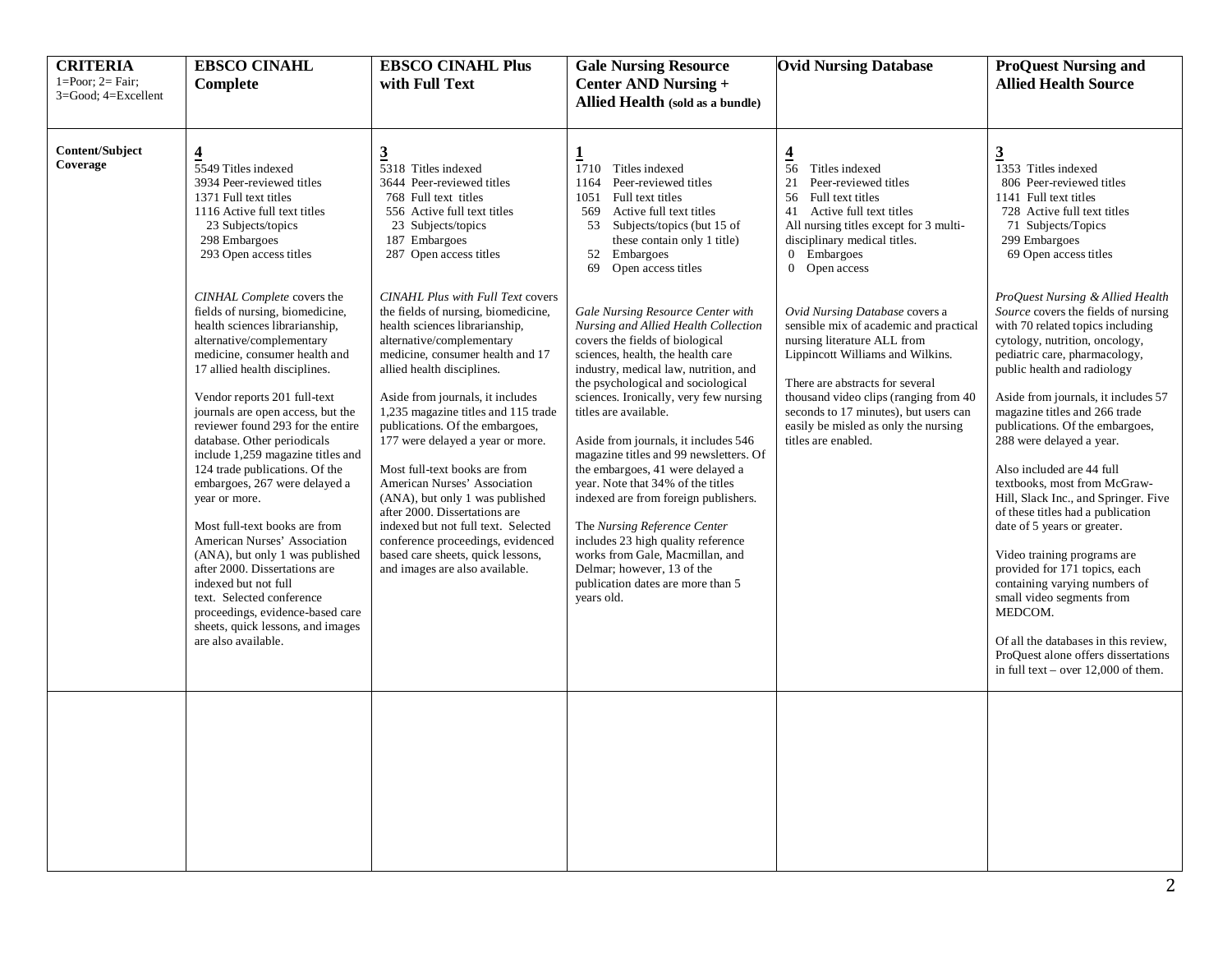| <b>CRITERIA</b><br>$1 = Poor$ ; $2 = Fair$ ;                           | <b>EBSCO CINAHL</b><br>Complete                                                                                                                                                                                                                                                                                                                                                                                                                                                                               | <b>EBSCO CINAHL plus</b><br>with full text                                                                                                                                                                                                                                                                                                                                                                                                                                                                          | <b>Gale Nursing Resource</b><br><b>Center AND Nursing +</b>                                                                                                                                                                                                                                                                                                                                                                                                                                                                                                                                                                                                                                                                                                                                                                                                                                                                                                                                                                                                                                                                                                                                                                                                                                  | <b>Ovid Nursing Database</b>                                                                                                                                                                                                                                                                                                                                                                                                                                                                                                                                                                                                                                                                                                                                                                                                                                                                                                                                                                        | <b>ProQuest Nursing and</b><br><b>Allied Health</b>                                                                                                                                                                                                                                                                                                                                                                                                                                                                                                                                                                                                                        |
|------------------------------------------------------------------------|---------------------------------------------------------------------------------------------------------------------------------------------------------------------------------------------------------------------------------------------------------------------------------------------------------------------------------------------------------------------------------------------------------------------------------------------------------------------------------------------------------------|---------------------------------------------------------------------------------------------------------------------------------------------------------------------------------------------------------------------------------------------------------------------------------------------------------------------------------------------------------------------------------------------------------------------------------------------------------------------------------------------------------------------|----------------------------------------------------------------------------------------------------------------------------------------------------------------------------------------------------------------------------------------------------------------------------------------------------------------------------------------------------------------------------------------------------------------------------------------------------------------------------------------------------------------------------------------------------------------------------------------------------------------------------------------------------------------------------------------------------------------------------------------------------------------------------------------------------------------------------------------------------------------------------------------------------------------------------------------------------------------------------------------------------------------------------------------------------------------------------------------------------------------------------------------------------------------------------------------------------------------------------------------------------------------------------------------------|-----------------------------------------------------------------------------------------------------------------------------------------------------------------------------------------------------------------------------------------------------------------------------------------------------------------------------------------------------------------------------------------------------------------------------------------------------------------------------------------------------------------------------------------------------------------------------------------------------------------------------------------------------------------------------------------------------------------------------------------------------------------------------------------------------------------------------------------------------------------------------------------------------------------------------------------------------------------------------------------------------|----------------------------------------------------------------------------------------------------------------------------------------------------------------------------------------------------------------------------------------------------------------------------------------------------------------------------------------------------------------------------------------------------------------------------------------------------------------------------------------------------------------------------------------------------------------------------------------------------------------------------------------------------------------------------|
| $3 = Good$ ; $4 = Excel$ lent                                          |                                                                                                                                                                                                                                                                                                                                                                                                                                                                                                               |                                                                                                                                                                                                                                                                                                                                                                                                                                                                                                                     | Allied Health (sold as a bundle)                                                                                                                                                                                                                                                                                                                                                                                                                                                                                                                                                                                                                                                                                                                                                                                                                                                                                                                                                                                                                                                                                                                                                                                                                                                             |                                                                                                                                                                                                                                                                                                                                                                                                                                                                                                                                                                                                                                                                                                                                                                                                                                                                                                                                                                                                     |                                                                                                                                                                                                                                                                                                                                                                                                                                                                                                                                                                                                                                                                            |
| <b>Search Interface</b><br>(Consider functionality<br>and ease of use) | $\frac{3}{5}$ Search Options<br>Basic<br><b>Advanced Search</b><br>Publication<br>Subject (CINAHL<br>Headings)<br>The search interface is very clean<br>and intuitive to use.<br>Advanced searching is offered<br>for power searchers to limit<br>retrieval to very specific criteria.<br>On the top navigation bar are<br>search tabs/ headings that allow<br>you to search the database by<br>Publications, CINAHL headings,<br><sup>1</sup> Evidence-based care sheets, and<br><sup>2</sup> Quick Lessons. | $\frac{3}{\text{Search Options}}$<br>Basic<br><b>Advanced Search</b><br>Publication<br>Subject (CINAHL<br>Headings)<br>The search interface is very clean<br>and intuitive to use.<br>Advanced searching is offered for<br>power searchers to limit retrieval to<br>very specific criteria. On the top<br>navigation bar are search tabs/<br>headings that allow you to search<br>the database by Publications,<br>CINAHL headings, <sup>1</sup> Evidence-<br>based care sheets, and <sup>2</sup> Quick<br>Lessons. | NRC: 3<br><b>Search Options</b><br>Basic<br>Subject guide<br>Publication<br><b>Advanced Search</b><br>Common Drugs<br>Common Diseases and<br>conditions<br>Screen layout is clean which makes it<br>very easy to use. Separate search<br>boxes are supplied for Common<br>Drugs and Common Diseases and<br>conditions. Advanced guided search<br>leads to easy fill-in boxes. Advanced<br>search also allows one to limit to<br>documents with images. Search<br>results are organized into tabs that<br>correspond to the different kinds of<br>content (assessments, diseases and<br>conditions, diagnostics, interventions,<br>drugs, care plans, multimedia,<br>journals, related articles<br>Drawback:<br>When you limit your search to<br>Publication subject area, choices<br>include subject areas that do not<br>pertain to nursing/allied health.<br>Nursing + AH: $3$<br>The search interface design is simple<br>and clean. "Search Tips" located on<br>the right column is helpful to the user<br>to perform search effectively. "Search<br>assist" which can be turned off/on<br>displays search term suggestions as<br>you type in your topic.<br>Drawbacks:<br>1) Features links to "Popular<br>Articles." However, articles are<br>dated.<br>2) Does not allow multifaceted | $\frac{1}{2}$ Search Options<br><b>Basic Search</b><br>$\bullet$<br><b>Find Citation</b><br>Search tools<br>Search Fields<br>٠<br><b>Advanced Search</b><br>$\bullet$<br>Basic Search uses natural language<br>and does not recognize Boolean<br>operators. "Open access" result shows<br>up on the right column on Basic<br>Search that makes the screen look<br>crowded and can cause confusion to<br>users.<br>Drawbacks:<br>1) In Basic Search: limiting your<br>search result to FT requires looking<br>around the screen. The arrow, located<br>on the left of Limit to limit result to<br>FT can easily be missed.<br>2) Ovid has a very busy screen of<br>features loaded that any novice<br>searcher would have difficulty<br>maneuvering to look for information.<br>3) Another misleading feature is a tab<br>labeled EBP Tools, which results in a<br>message that the user is not subscribed<br>to the content (evidence-based<br>practice tools) from the Joanna Briggs<br>Institute. | $\overline{4}$<br>Search Options<br><b>Basic Search</b><br>٠<br><b>Advanced Search</b><br>Figures and tables<br>Publications<br><b>Browse</b><br>The Basic Search page is simply<br>designed with a search box with 2<br>options: full text and peer<br>reviewed. The appearance of<br>"Suggested subjects" box once you<br>type in a word helps the user<br>narrow a topic.<br>The Command line Search under<br>Advanced search gives an<br>experienced user the ability to<br>conduct precise searches using<br>operators, fields and special<br>characters.<br>Unique in this database is a Figures<br>& Tables search option, which<br>allows one to view visual data. |
| <b>CRITERIA</b>                                                        | <b>EBSCO CINAHL</b>                                                                                                                                                                                                                                                                                                                                                                                                                                                                                           | <b>EBSCO CINAHL plus</b>                                                                                                                                                                                                                                                                                                                                                                                                                                                                                            | searching in limiting your result.<br><b>Gale Nursing Resource</b>                                                                                                                                                                                                                                                                                                                                                                                                                                                                                                                                                                                                                                                                                                                                                                                                                                                                                                                                                                                                                                                                                                                                                                                                                           | <b>Ovid Nursing Database</b>                                                                                                                                                                                                                                                                                                                                                                                                                                                                                                                                                                                                                                                                                                                                                                                                                                                                                                                                                                        | <b>ProQuest Nursing and</b>                                                                                                                                                                                                                                                                                                                                                                                                                                                                                                                                                                                                                                                |
| $1 = Poor$ ; $2 = Fair$ ;                                              | Complete                                                                                                                                                                                                                                                                                                                                                                                                                                                                                                      | with full text                                                                                                                                                                                                                                                                                                                                                                                                                                                                                                      | Center AND Nursing +                                                                                                                                                                                                                                                                                                                                                                                                                                                                                                                                                                                                                                                                                                                                                                                                                                                                                                                                                                                                                                                                                                                                                                                                                                                                         |                                                                                                                                                                                                                                                                                                                                                                                                                                                                                                                                                                                                                                                                                                                                                                                                                                                                                                                                                                                                     | <b>Allied Health</b>                                                                                                                                                                                                                                                                                                                                                                                                                                                                                                                                                                                                                                                       |
| 3=Good; 4=Excellent                                                    |                                                                                                                                                                                                                                                                                                                                                                                                                                                                                                               |                                                                                                                                                                                                                                                                                                                                                                                                                                                                                                                     | Allied Health (sold as a bundle)                                                                                                                                                                                                                                                                                                                                                                                                                                                                                                                                                                                                                                                                                                                                                                                                                                                                                                                                                                                                                                                                                                                                                                                                                                                             |                                                                                                                                                                                                                                                                                                                                                                                                                                                                                                                                                                                                                                                                                                                                                                                                                                                                                                                                                                                                     |                                                                                                                                                                                                                                                                                                                                                                                                                                                                                                                                                                                                                                                                            |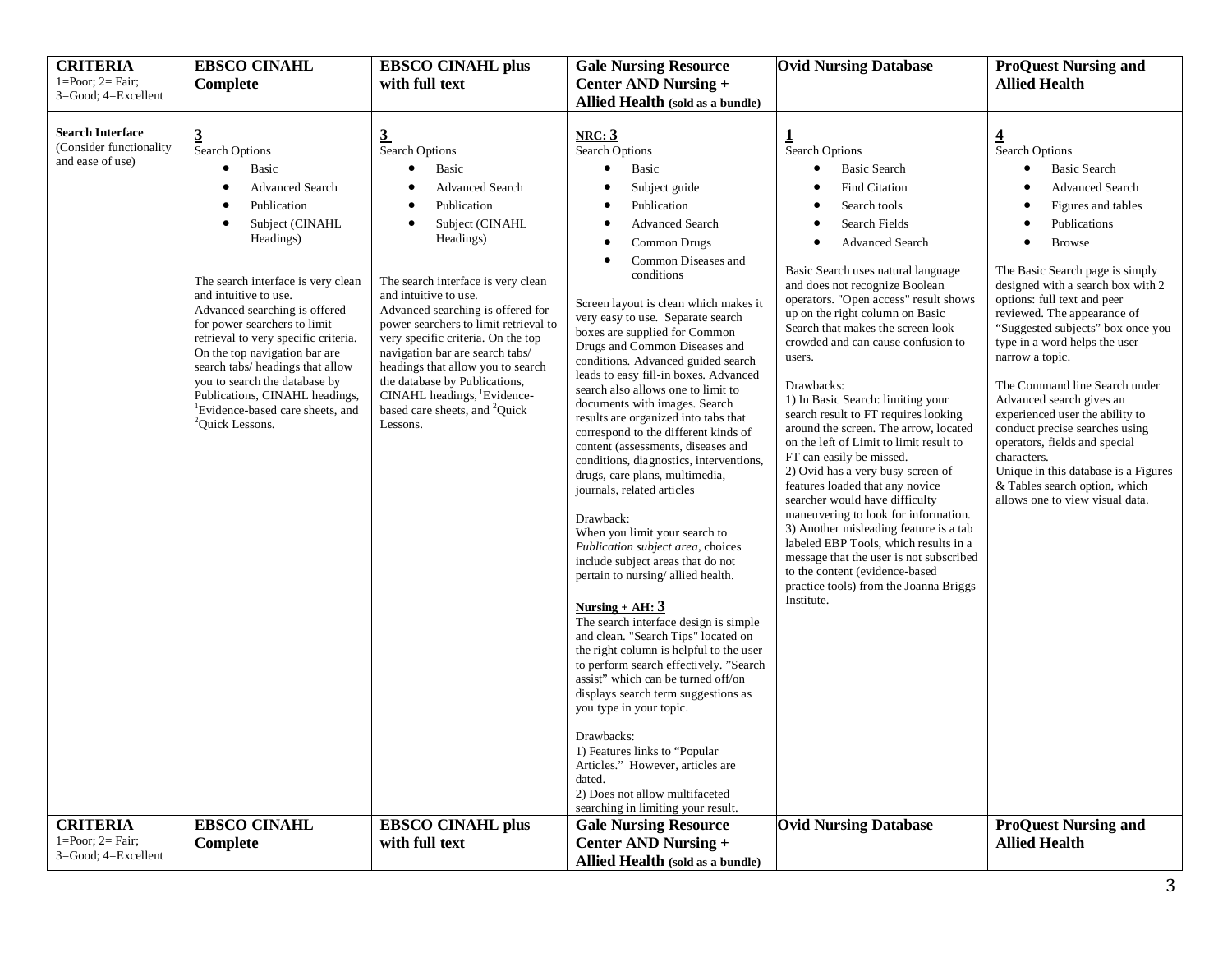| <b>Customizations</b><br>(Is it possible to<br>customize the search<br>interface/search<br>results?)                                                                                                                                                                                                                                                                                                                                                                                                                                                                                                                                                                                                                                                                                                                                                                                                                                                                                                                                                                                           | $\overline{\mathbf{4}}$<br>Offers considerable amount of<br>customization and<br>branding. Librarians can change<br>search defaults, decide what<br>limiters and expanders to include,<br>run statistical reports, and add<br>links to OPACs and other sources<br>of information. | $\overline{\mathbf{4}}$<br>Offers considerable amount of<br>customization and<br>branding. Librarians can change<br>search defaults, decide what<br>limiters and expanders to include,<br>run statistical reports, and add links<br>to OPACs and other sources of<br>information.                                                                                                                                                    | $\overline{3}$<br>Gale Admin tool provides flexible<br>access to database statistical usage<br>reports, including configurable<br>delivery dates for scheduled reports,<br>on-demand reporting, the ability to<br>customize and save report for future<br>use and additional downloadable<br>formats. It provides customization<br>to branding and can also add links to<br>OPACs and other sources of<br>information. "Interlibrary Loan" link<br>may also be added. | Ovid will work with college on<br>customization of interface<br>settings, branding, flexible statistical<br>usage reports, and custom resource<br>linking (such as linking to OPACs and<br>other sources of information). May<br>also add "PayPerView" feature, which<br>allows users to purchase online<br>articles.                                                                                                                                                                | $\overline{3}$<br>Offers customization of interface<br>settings (such as searching, display,<br>citations, and email) branding,<br>flexible statistical usage reports,<br>and custom resource linking (such<br>as linking to OPACs and other<br>sources of information). |
|------------------------------------------------------------------------------------------------------------------------------------------------------------------------------------------------------------------------------------------------------------------------------------------------------------------------------------------------------------------------------------------------------------------------------------------------------------------------------------------------------------------------------------------------------------------------------------------------------------------------------------------------------------------------------------------------------------------------------------------------------------------------------------------------------------------------------------------------------------------------------------------------------------------------------------------------------------------------------------------------------------------------------------------------------------------------------------------------|-----------------------------------------------------------------------------------------------------------------------------------------------------------------------------------------------------------------------------------------------------------------------------------|--------------------------------------------------------------------------------------------------------------------------------------------------------------------------------------------------------------------------------------------------------------------------------------------------------------------------------------------------------------------------------------------------------------------------------------|-----------------------------------------------------------------------------------------------------------------------------------------------------------------------------------------------------------------------------------------------------------------------------------------------------------------------------------------------------------------------------------------------------------------------------------------------------------------------|--------------------------------------------------------------------------------------------------------------------------------------------------------------------------------------------------------------------------------------------------------------------------------------------------------------------------------------------------------------------------------------------------------------------------------------------------------------------------------------|--------------------------------------------------------------------------------------------------------------------------------------------------------------------------------------------------------------------------------------------------------------------------|
| <b>Mobile or Multimedia</b><br><b>Options</b>                                                                                                                                                                                                                                                                                                                                                                                                                                                                                                                                                                                                                                                                                                                                                                                                                                                                                                                                                                                                                                                  | Yes<br>Yes<br>Mobile access and viewing<br>Mobile access and viewing<br>options.<br>options.                                                                                                                                                                                      |                                                                                                                                                                                                                                                                                                                                                                                                                                      | Yes<br>Mobile access and viewing options.                                                                                                                                                                                                                                                                                                                                                                                                                             | Yes<br>Mobile access and viewing options.<br>Video access is limited to<br>certain Subjects/Categories in<br>Nursing.                                                                                                                                                                                                                                                                                                                                                                | Yes<br>Mobile access and viewing options.<br>Video Training Programs are<br>available under Browse tab<br>arranged A-Z as part of<br>competency and training<br>resources.                                                                                               |
| <b>Citation Options</b>                                                                                                                                                                                                                                                                                                                                                                                                                                                                                                                                                                                                                                                                                                                                                                                                                                                                                                                                                                                                                                                                        | Yes<br>AMA, APA, MLA, Harvard,<br>Chicago/Turabian, Harvard;<br>Citation data compatible with 3rd<br>- party citation programs                                                                                                                                                    | Yes<br>AMA, APA, MLA, Harvard,<br>Chicago/Turabian, Harvard;<br>Citation data compatible with 3rd -<br>party citation programs                                                                                                                                                                                                                                                                                                       | Yes<br>MLA, APA, Z39.50<br>Citation data can be exported to 3rd -<br>party citation programs                                                                                                                                                                                                                                                                                                                                                                          | Yes<br>AMA, APA, MLA, Vancouver,<br>Chicago, Ovid Labeled citation, Ovid<br>citation:<br>Citation data can be exported to 3rd<br>party citation programs                                                                                                                                                                                                                                                                                                                             | Yes<br>AMA, APA, MLA, Harvard,<br>Chicago/Turabian, Harvard;<br>Vancouver, etc.;<br>Citation data compatible with 3rd -<br>party citation programs                                                                                                                       |
| Availability/<br><b>Accessibility of Service</b><br>(Closed-Captioned<br>videos.<br>WAVE, Alt tags, etc.)                                                                                                                                                                                                                                                                                                                                                                                                                                                                                                                                                                                                                                                                                                                                                                                                                                                                                                                                                                                      | Yes<br>Compliant: Section 508<br>Link to accessibility statement                                                                                                                                                                                                                  | Yes<br>Compliant: Section 508<br>Link to accessibility statement                                                                                                                                                                                                                                                                                                                                                                     | NO<br>Mostly Compliant: Section 508<br>Link to accessibility statement<br>Videos in the database are not closed-<br>captioned                                                                                                                                                                                                                                                                                                                                         | No<br>Not Compliant: Section 508<br>Link to accessibility statement<br>Videos in the database are not closed-<br>captioned.                                                                                                                                                                                                                                                                                                                                                          | $\underline{\mathbf{No}}$<br>Not Compliant: Section 508<br>Link to accessibility statement<br>Videos in the database are not<br>closed-captioned.                                                                                                                        |
| <b>Customer Service and</b><br>3<br>Administrative Module available.<br>3<br><b>Technical Support</b><br>Administrative Module available.<br>Help for users:<br>Help for users:<br>(What types of<br>$\bullet$<br>Help guide available<br>$\bullet$<br>Help guide available in<br>customer and technical<br>in product<br>product<br>support are available for<br><b>Technical Support is</b><br>Technical Support is<br>$\bullet$<br>$\bullet$<br>end user and<br>available to answer<br>available to answer<br>administrator?)<br>questions regarding<br>questions regarding<br>access to EBSCO's<br>access to EBSCO's<br>products and services<br>products and services by<br>phone or email.<br>by phone or email.<br>Training:<br>Training:<br>EBSCO provides a Support Site<br>EBSCO provides a Support Site<br>(http://support.ebsco.com) with a<br>(http://support.ebsco.com) with a<br>variety of resources available for<br>variety of resources available for<br>EBSCOhost training for<br>EBSCOhost training for<br>administrators and end users.<br>administrators and end users. |                                                                                                                                                                                                                                                                                   | $\overline{3}$<br>Administrative Module available.<br>Help for users:<br>Help guide available in<br>$\bullet$<br>product<br>Questions can be sent to<br>Customer Service by<br>Phone, or Technical<br>Support via email.<br>Training:<br>Gale provides both online and on-site<br>training resources<br>(www.gale.cengage.com/training),<br>which include on-demand tutorials,<br>archived webinars, and instructional<br>materials. | $\mathbf{1}$<br>Limited Administrative module<br>available<br>Help for users:<br>$\bullet$<br>Help guide available in<br>product<br>Training:<br>Ovid provides a Support Site<br>(http://resourcecenter.ovid.com/site/re<br>sources/index_support.jsp) and offers<br>novice, intermediate, and advanced<br>workshops.                                                                                                                                                 | $\overline{3}$<br>Administrative Module available.<br>Help for users:<br>Help guide available in<br>$\bullet$<br>product<br>Questions can be sent to<br><b>Contact Support</b><br>through the Support and<br>Training online form or<br>by phone.<br>Training:<br>ProQuest provides a Support Site<br>(http://www.proquest.com/en-<br>US/support/default.shtml) with<br>resources available for training and<br>offers online webinars, online<br>trainings, and on-sight trainings. |                                                                                                                                                                                                                                                                          |
| <b>CRITERIA</b><br>$1 = Poor$ : $2 = Fair$ :<br>3=Good; 4=Excellent                                                                                                                                                                                                                                                                                                                                                                                                                                                                                                                                                                                                                                                                                                                                                                                                                                                                                                                                                                                                                            | <b>EBSCO CINAHL</b><br>Complete                                                                                                                                                                                                                                                   | <b>EBSCO CINAHL plus</b><br>with full text                                                                                                                                                                                                                                                                                                                                                                                           | <b>Gale Nursing Resource</b><br><b>Center AND Nursing +</b><br>Allied Health (sold as a bundle)                                                                                                                                                                                                                                                                                                                                                                       | <b>Ovid Nursing Database</b>                                                                                                                                                                                                                                                                                                                                                                                                                                                         | <b>ProQuest Nursing and</b><br><b>Allied Health</b>                                                                                                                                                                                                                      |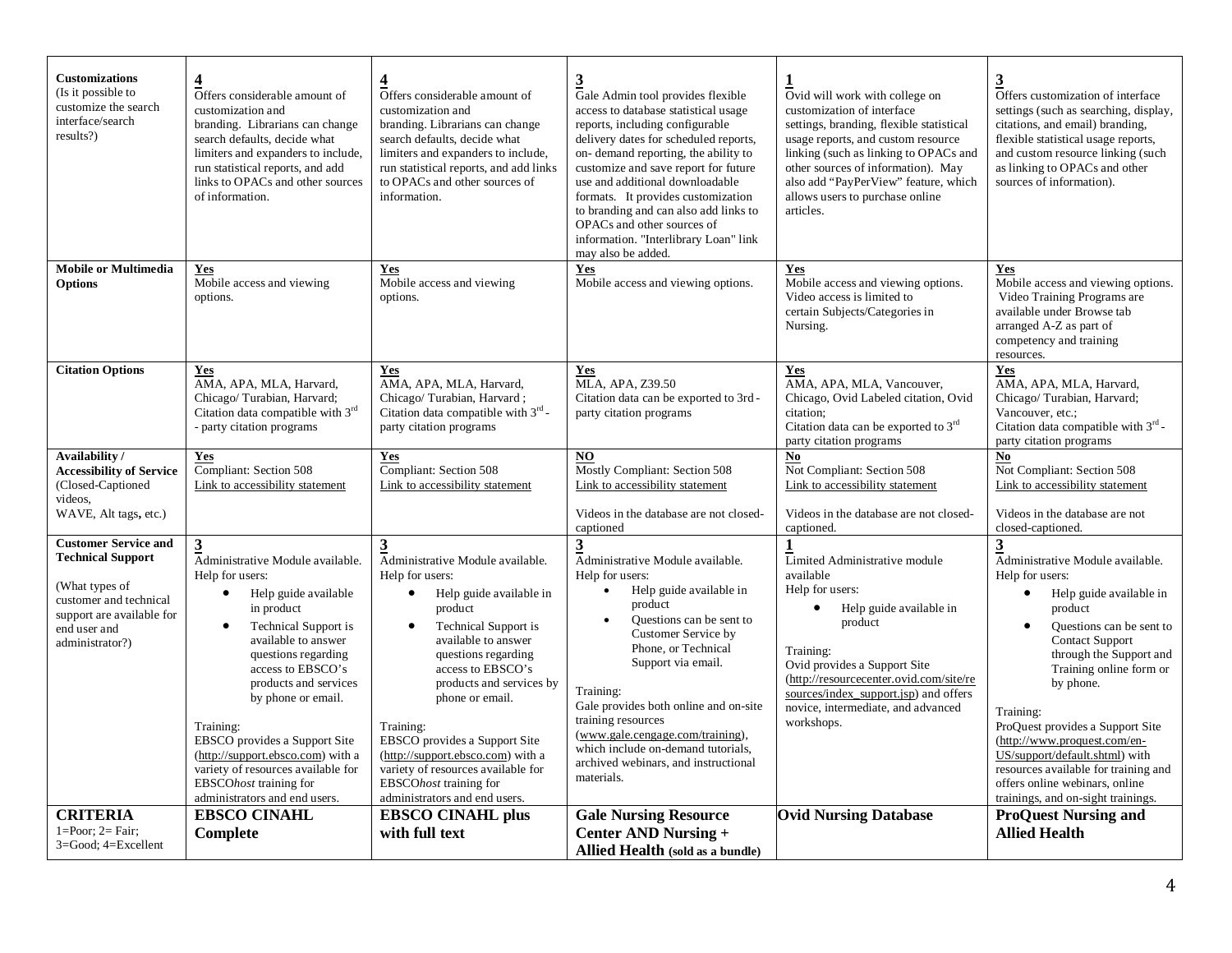| Cost<br>(if cost is available,<br>does it seem reasonable<br>in terms of comparable<br>products?)                     | $\mathbf{2}$   | <b>Based on FTEs</b> | ÷ | ั≃ |
|-----------------------------------------------------------------------------------------------------------------------|----------------|----------------------|---|----|
| <b>OVERALL RATING</b><br>(Consider functionality)<br>and value to the<br>California Community<br>Colleges as a whole) | $\overline{3}$ |                      | ÷ | ≃  |

<sup>1</sup>Evidence-based care sheets –summaries of specific key points, which are focused on nursing practice. Each evidence based care sheet incorporates the latest evidence, statistics, research and references on a given topic. The references are ranked, using a coding matrix, according to the type of literature they represent (systematic reviews, meta-analysis, etc.)

 ${}^{2}$ Quick Lessons (QL) are clinically organized nursing overviews, with information mapped to the nursing workflow (i.e. description/etiology, signs and symptoms, assessment, treatment goals, red flags, what to tell the patient/patient's family).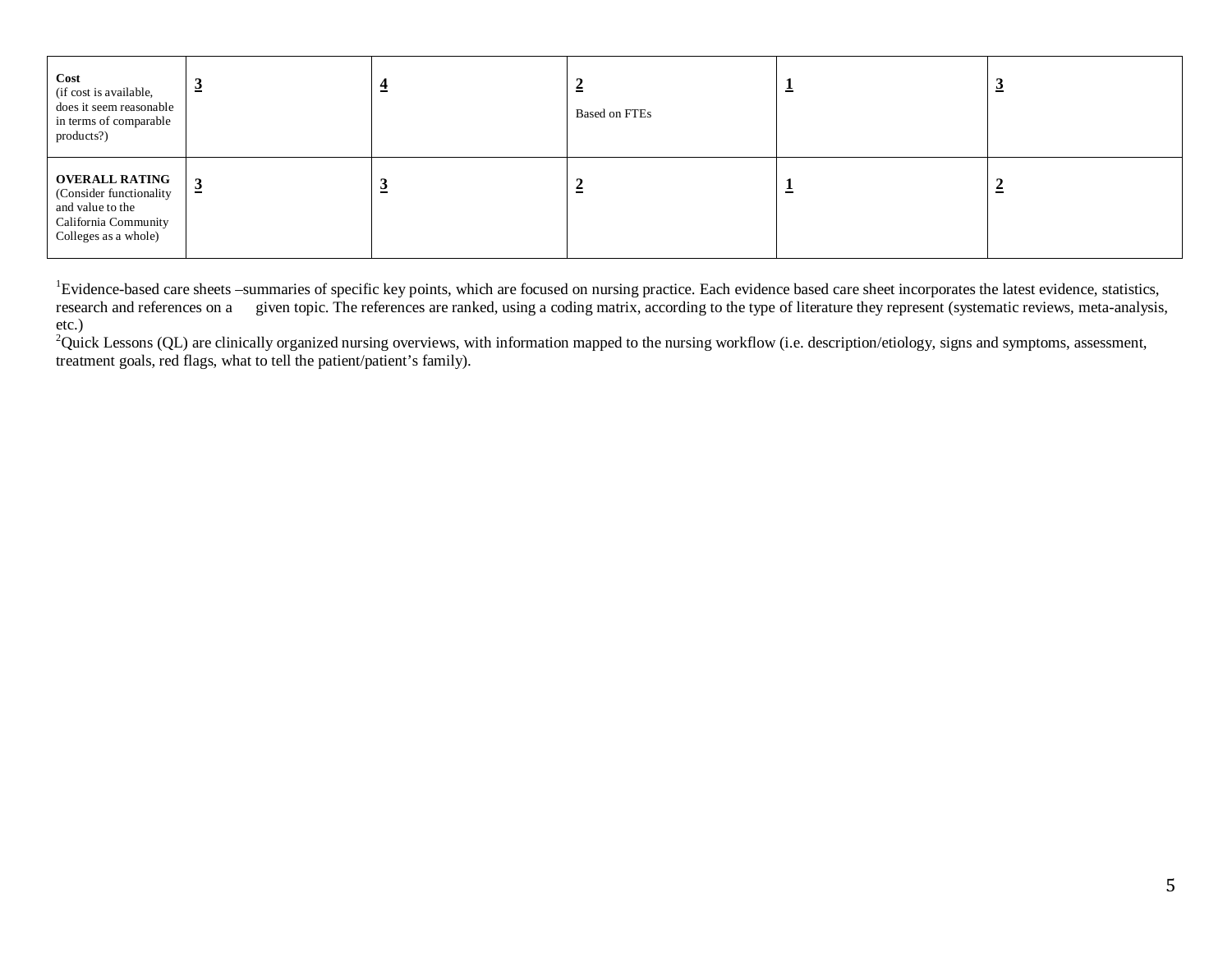## **SUMMARY REVIEWS:**

## **EBSCO CINAHL Complete**

CINAHL stands for Cumulative Index to Nursing and Allied Health Literature. Established in 1961 as a print source, it has a long and respected legacy, often considered by accreditation teams as an important indicator of a library's commitment to a nursing program. Though EBSCO acquired CINAHL Information Systems in 2003, CINAHL was still available through Ovid and ProQuest for a few more years until 2009 when EBSCO became the sole distributor of CINAHL's online content. *CINAHL Complete* is one of three versions offered by EBSCO. It provides indexing for 5,544 titles (1,116 active full text) covering a wide spectrum of resources in the fields of nursing, biomedicine, health sciences librarianship, alternative/complementary medicine, consumer health and 17 allied health disciplines. Also included are 78 full text health care books – most from the American Nurses' Association but note that only one had a publication date newer than 2000. Dissertations are indexed but the full text is not included. Selected conference proceedings, evidence-based care sheets, quick lessons, and images are also available. Of the active full text titles, 1,200 are not found with full text in any version of *Academic Search, Health Source, or Nursing & Allied Health Collection.*

Vendor exclusives can make database selection frustrating. It should be noted that only *CINAHL Complete* (and *CINAHL Plus with Full Text*) offers *RN* magazine in full text with no embargo; coverage begins with 1937. EBSCO very recently announced six periodicals in process for full text access with no embargo for *CINAHL Complete* only. Three of these are currently available: *Journal of the American Academy of Audiology, Journal of Paramedic Medicine*, and *Professional Nursing Today*. Wong et al. found that that the top 50 most cited nursing articles from 1956 to 2011 are concentrated in only10 journals (346-47). CINAHL Complete provides full text to 5 of them: *Advances in Nursing Science* (FT 03/01/99 – 12/31/05), *Birth* (FT 1998 + 12 mo. embargo), *Journal of Advanced Nursing* (FT 1981 + 12 mo. embargo), *Journal of Clinical Nursing* (FT 1992 + 12 mo. embargo), and *Research in Nursing & Health* (FT 06/01/05 +12 mo. embargo). Neither *Gale Nursing Reference Center with Nursing and Allied Health Collection* nor *ProQuest Nursing & Allied Health Source* had ANY full text titles appearing in the top ten ranking. These findings suggest that CINAHL is a very good source for both student and faculty research.

Under EBSCO's stewardship, access to CINAHL has expanded and improved. Users benefit from the popular EBSCOhost platform features such as an intuitive search interface, yet, more serious medical researchers still have the ability to search under CINAHL headings as these are the basis for the database's controlled vocabulary. U.S. National Library of Medicine's Medical Subject Headings (MeSH) may be used for disease, drug, anatomical, and physiological concepts. EBSCO supports the same tools -- email, downloads, citation formatting, librarian-controlled customization, mobile access, and 508-compliance -- that it does with its other databases.

The impressive number of titles indexed makes this a good choice for institutions, which offer free, or low-cost inter-library loan for their students and faculty.

Wong, Eliza L.Y., et al. "Citation Classics in Nursing Journals: The Top 50 Most Frequently Cited Articles from 1956 to 2011." *Nursing Research* 62.5 (2013): 344-351. Print.

### Image of EBSCO CINAHL Complete homepage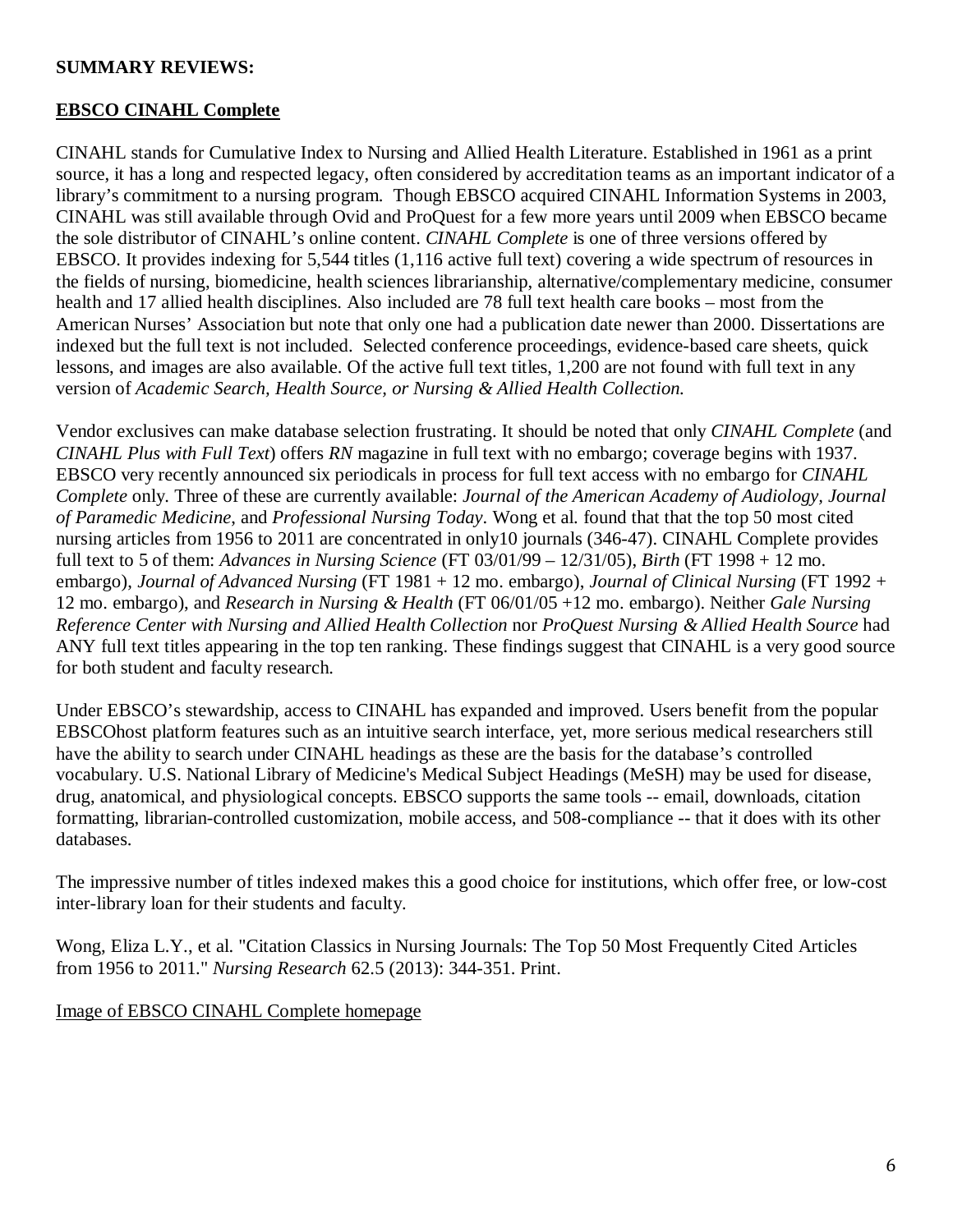| <b>New Search</b>                                  | <b>Publications</b>                                                                                                                                            | <b>CINAHL Headings</b>      | <b>Evidence-Based Care Sheets</b>                                                                                                                                     | More $\sim$                                      |
|----------------------------------------------------|----------------------------------------------------------------------------------------------------------------------------------------------------------------|-----------------------------|-----------------------------------------------------------------------------------------------------------------------------------------------------------------------|--------------------------------------------------|
|                                                    |                                                                                                                                                                |                             |                                                                                                                                                                       | <b>COMMUNITY COLLEGE</b><br><b>LEAGUE OF CA</b>  |
|                                                    |                                                                                                                                                                | <b>EBSCO</b><br><b>HOST</b> | Searching: CINAHL Complete Choose Databases<br>Enter any words to find books, journals and more<br>> Search Options   Basic Search   Advanced Search   Search History | Ø<br><b>Search</b><br><b>Clear</b>               |
| <b>Search Options</b>                              |                                                                                                                                                                |                             |                                                                                                                                                                       | Reset                                            |
|                                                    | <b>Search Modes and Expanders</b><br>Search modes<br>Boolean/Phrase<br>● Find all my search terms<br>○ Find any of my search terms<br>SmartText Searching Hint |                             | Apply related words<br>0<br>$\Box$                                                                                                                                    | Also search within the full text of the articles |
| <b>Limit your results</b><br><b>Full Text</b><br>□ |                                                                                                                                                                |                             | <b>References Available</b>                                                                                                                                           |                                                  |
| ⊟                                                  | <b>Abstract Available</b>                                                                                                                                      |                             | $\Box$<br><b>Published Date</b><br>$\scriptstyle\bullet$<br>Month                                                                                                     | $-$ Month<br>$\blacksquare$<br>Year:<br>Year:    |
| <b>Publication</b>                                 |                                                                                                                                                                |                             | <b>English Language</b><br>$\Box$<br><b>Peer Reviewed</b><br>0                                                                                                        |                                                  |

Link to CCL-EAR full CINAHL plus Complete review: <http://www.cclibraries.org/reviews/Documents/FOD%20Review%202012.pdf>

## **EBSCO CINAHL plus with full text**

CINAHL stands for Cumulative Index to Nursing and Allied Health Literature. Established in 1961 as a print source, it has a long and respected legacy, often considered by accreditation teams as an important indicator of a library's commitment to a nursing program. Though EBSCO acquired CINAHL Information Systems in 2003, CINAHL was still available through Ovid and ProQuest for a few more years until 2009 when EBSCO became the sole distributor of CINAHL's online content. *CINAHL Plus with Full Text* is one of three versions offered by EBSCO. It provides indexing for 5,318 titles (556 active full text) covering a wide spectrum of resources in the fields of nursing, biomedicine, health sciences librarianship, alternative/complementary medicine, consumer health and 17 allied health disciplines. Also included are 78 full text health care books – most from the American Nurses' Association but note that only one had a publication date newer than 2000. Dissertations are indexed but the full text is not included. Selected conference proceedings, evidenced based care sheets, quick lessons, and images are also available. Of the active full text titles, 454 are not found with full text in any version of *Academic Search*, *Health Source* or *Nursing & Allied Health Collection*.

Vendor exclusives can make database selection frustrating. It should be noted that only *CINAHL Plus with Full Text* (and *CINAHL Complete*) offers *RN* magazine in full text with no embargo; coverage begins with 1937.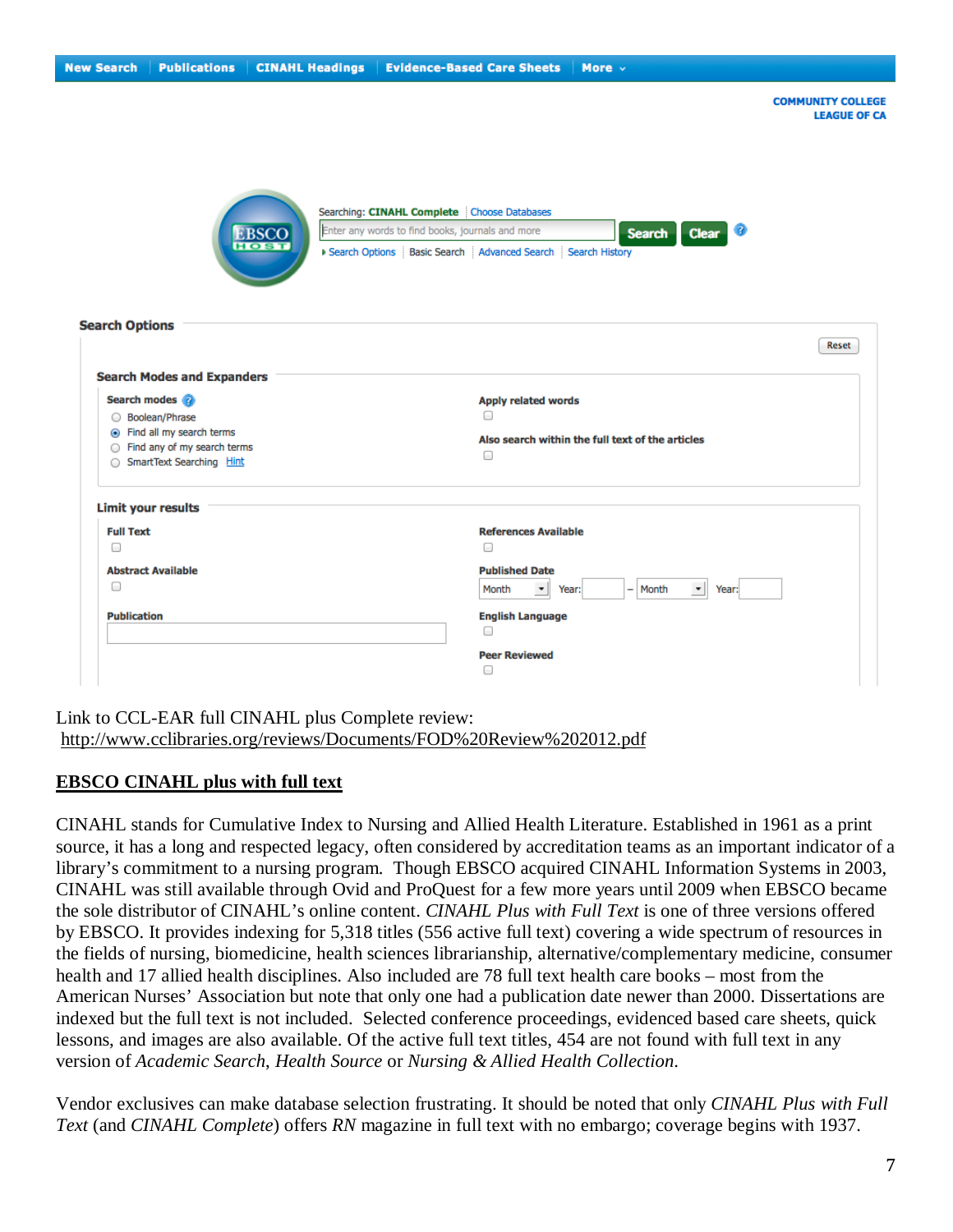Wong et al. found that that the top 50 most cited nursing articles from 1956 to 2011 are concentrated in only10 journals (346-47). CINAHL Plus with Full Text provides full text to 5 of them: *Advances in Nursing Science* (FT 03/01/99 – 12/31/05), *Birth* (FT 1998 + 12 mo. embargo), *Journal of Advanced Nursing* (FT 1981 + 12 mo. embargo), *Journal of Clinical Nursing* (FT 1992 + 12 mo. embargo), and *Research in Nursing & Health* (FT 06/01/05 +12 mo. embargo). Neither *Gale Nursing Reference Center with Nursing and Allied Health Collection* nor *ProQuest Nursing & Allied Health Source* had ANY full text titles appearing in the top ten ranking. These findings suggest that *CINAHL Plus with Full Text* is a good source for both student and faculty research.

Under EBSCO's stewardship, access to CINAHL has expanded and improved. Users benefit from the popular EBSCOhost platform features such as an intuitive search interface, yet, more serious medical researchers still have the ability to search under CINAHL headings as these are the basis for the database's controlled vocabulary. U.S. National Library of Medicine's Medical Subject Headings (MeSH) may be used for disease, drug, anatomical, and physiological concepts. EBSCO supports the same tools -- email, downloads, citation formatting, librarian-controlled customization, mobile access, and 508-compliance -- that it does with its other databases.

When compared to the other databases in this review, *CINAHL Plus with Full Text* offers the best value for the community college dollar.

Wong, Eliza L.Y., et al. "Citation Classics in Nursing Journals: The Top 50 Most Frequently Cited Articles from 1956 to 2011." *Nursing Research* 62.5 (2013): 344-351. Print.

Image of EBSCO CINAHL Plus with Full Text homepage (example of possible customization)

| <b>New Search</b>        | <b>Publications</b><br><b>CINAHL Headings</b>          | <b>Evidence-Based Care Sheets</b><br>More $\sim$           |
|--------------------------|--------------------------------------------------------|------------------------------------------------------------|
|                          | Searching: CINAHL Plus with Full Text Choose Databases |                                                            |
| <b>Library Logo Here</b> |                                                        | $\bf{C}$<br>Clear<br>Search<br>Select a Field (optional) * |
|                          | $AND -$                                                | Select a Field (optional) *                                |
|                          | $AND -$                                                | Select a Field (optional) *<br>$^{+}$<br>e                 |
| 匙                        | Advanced Search<br><b>Basic Search</b>                 | Search History                                             |

Link to CCL-EAR full EBSCO CINAHL plus with Full Text review: [http://www.cclibraries.org/reviews/Documents/ccear\\_review\\_intelecom\\_9\\_2012.pdf](http://www.cclibraries.org/reviews/Documents/ccear_review_intelecom_9_2012.pdf)

## **Gale Nursing Resource Center and Nursing + Allied Health**

The Gale *Nursing Resource Center (NRC)* + *Nursing and Allied Health Collection* provides access to 1710 titles covering the biological sciences, health, the health care industry, medical law, nutrition, and the psychological and sociological sciences. There are about 1,164 titles, which are peer-reviewed. Of the 1051 full text titles, 569 are active, and 69 are open access. Other periodicals include 546 magazine titles and 99 newsletters. Wong et al. found that that the top 50 most cited nursing articles from 1956 to 2011 are concentrated in only10 journals (346-47). *Gale Nursing Reference Center and Allied Health Collection* does not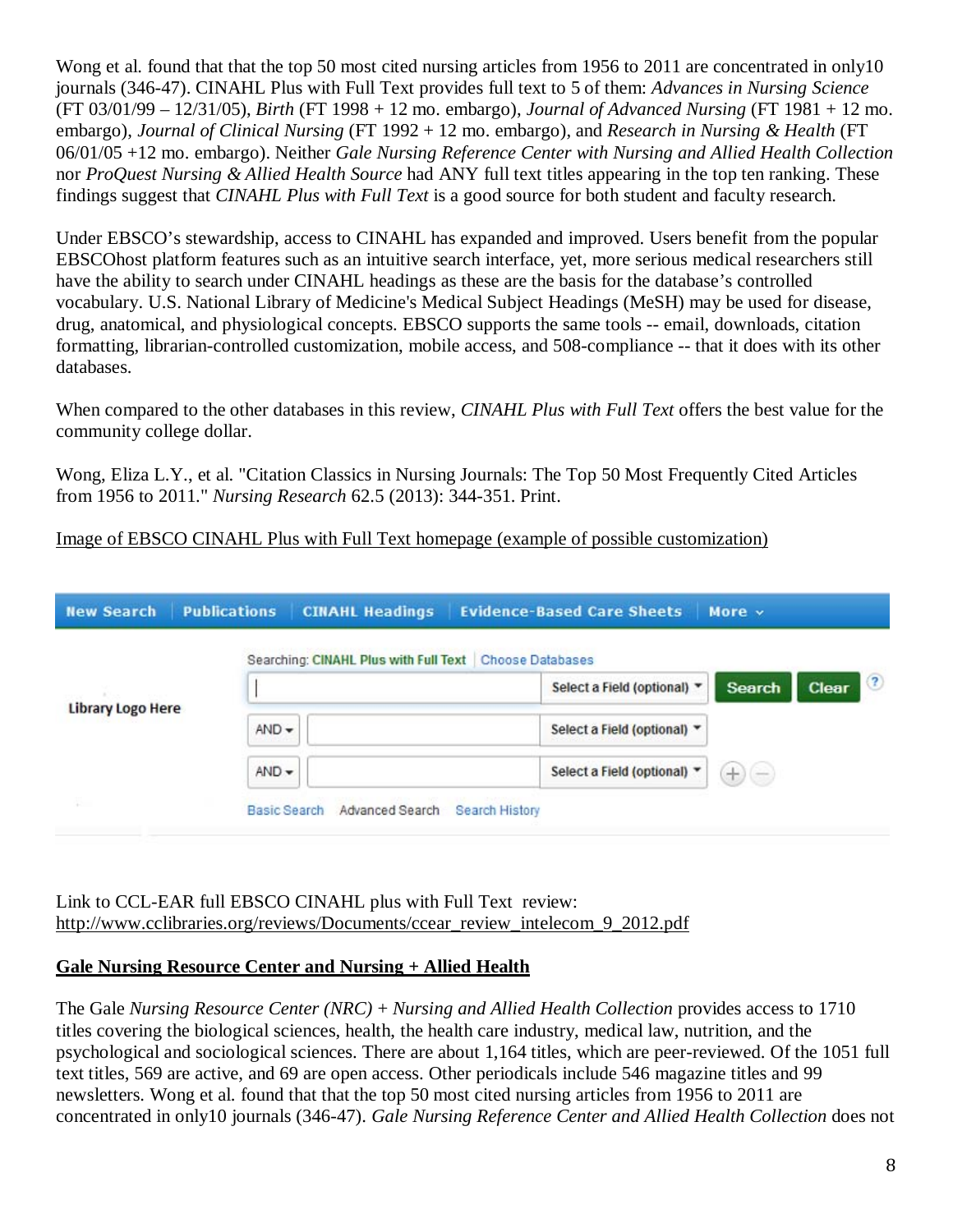have ANY full text titles appearing in the top ten ranking. This suggests that Gale is limited in its ability to support student and faculty research.

The Nursing Resource Center includes 23 high quality reference works, however, 13 of the publication dates are more than 5 years old. It is important to note that NRC's content is taken from reference works only and that the Nursing and Allied Health Collection complements NRC's content by providing full-text access to peerreviewed journals. The vendor's current offer to CCLC is a bundled subscription to both databases.

Although the reviewers find the screen layout simple and clean, which makes the interface very intuitive and easy to use, it is difficult to overcome the outdated publication of reference sources included. It would definitely pose a concern especially for those community colleges with accredited nursing programs as well as students who will be taking licensure exams in nursing. Not recommended for community colleges with accredited nursing programs.

Wong, Eliza L.Y., et al. "Citation Classics in Nursing Journals: The Top 50 Most Frequently Cited Articles from 1956 to 2011." *Nursing Research* 62.5 (2013): 344-351. Print.

Image of Gale Nursing Resource Center homepage

|                                                                                                                                                                                                                                                                                                                         |                                                                   |                                                                                            | <b>Custom Trial</b>                      |                              |                                       |                          |           |
|-------------------------------------------------------------------------------------------------------------------------------------------------------------------------------------------------------------------------------------------------------------------------------------------------------------------------|-------------------------------------------------------------------|--------------------------------------------------------------------------------------------|------------------------------------------|------------------------------|---------------------------------------|--------------------------|-----------|
| <b>GALE</b><br><b>CENGAGE Learning</b>                                                                                                                                                                                                                                                                                  |                                                                   |                                                                                            |                                          |                              |                                       |                          |           |
| <b>Nursing Resource Center</b>                                                                                                                                                                                                                                                                                          |                                                                   |                                                                                            |                                          | <b>Preferences</b>           | <b>Change Databases</b><br><b>AAA</b> | Logout                   |           |
| <b>Print</b><br><b>St</b> InfoMark<br>∑ <de-mail< th=""><th><b>Marked</b><br/>Download</th><th>Previous<br/>Items<br/><b>Searches</b></th><th><b>Example Service</b><br/><b>Toolbox</b></th><th><b>ERNIC</b><br/><b>ESNOC</b></th><th><b>NANDA</b></th><th><b>III</b> Title<br/>List</th><th>2<br/>Help</th></de-mail<> | <b>Marked</b><br>Download                                         | Previous<br>Items<br><b>Searches</b>                                                       | <b>Example Service</b><br><b>Toolbox</b> | <b>ERNIC</b><br><b>ESNOC</b> | <b>NANDA</b>                          | <b>III</b> Title<br>List | 2<br>Help |
| <b>Search Types</b><br><b>Subject Guide</b><br><b>Basic</b><br><b>Basic Search</b>                                                                                                                                                                                                                                      | <b>Publication</b>                                                | <b>Advanced</b>                                                                            |                                          |                              |                                       |                          |           |
|                                                                                                                                                                                                                                                                                                                         |                                                                   |                                                                                            |                                          |                              |                                       |                          |           |
| <b>Basic Search ©</b>                                                                                                                                                                                                                                                                                                   |                                                                   |                                                                                            |                                          |                              |                                       |                          |           |
| Find:<br>Search<br>Search for words in: O Subject <sup>⊙</sup> Keyword ○ Entire document                                                                                                                                                                                                                                |                                                                   |                                                                                            |                                          |                              |                                       |                          |           |
| Limit the results:                                                                                                                                                                                                                                                                                                      |                                                                   |                                                                                            |                                          |                              |                                       |                          |           |
| to documents with full text                                                                                                                                                                                                                                                                                             | to peer-reviewed publications                                     |                                                                                            |                                          |                              |                                       |                          |           |
| <b>Common Drugs A-Z</b><br>Flonase<br>Ambien<br>Norvasc<br>Zocor<br><b>More</b><br>The deteheees selected for searching offer a combined 3,683,968 articles and were last undeted as recently as October 28, 2013.                                                                                                      | Hypothyroidism<br>Influenza<br>Pregnancy<br><b>More</b><br>Search | <b>Common Diseases and</b><br><b>Conditions A-Z</b><br><b>Diabetes insipidus</b><br>Search |                                          |                              |                                       |                          |           |

for searching offer a combined 3,683,968 articles and were last updated as recently as October 28, 2013

Link to CCL-EAR full Gale Nursing + Allied Health review: <http://cclibraries.org/reviews/Documents/NRCReviewFinal.pdf>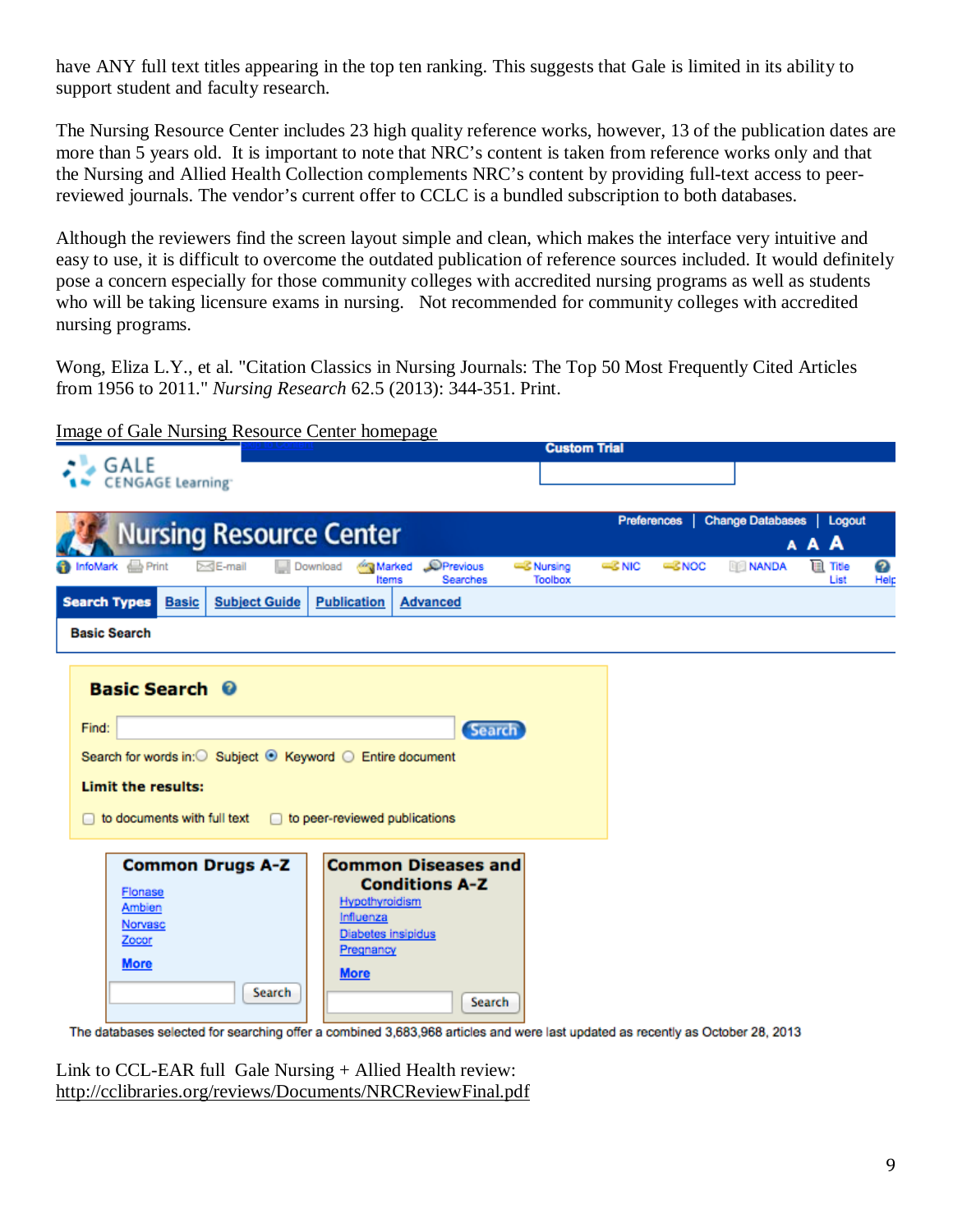# **Ovid Nursing Database**

*Ovid Nursing Database* provides indexing and full text for 56 respected nursing titles (one is a single issue), and video clips. Twenty-one titles are peer-reviewed. Of the 56 titles in this database, 41 are active, and none are open source. Active titles represent the most current issue dispatched in print. The titles represent a mix of academic and practical nursing literature all from Lippincott Williams and Wilkins. Wong et al. found that that the top 50 most cited nursing articles from 1956 to 2011 are concentrated in only10 journals (346-47). Ovid provides the full text to 4 of them: *Advances in Nursing Science (1995+ no embargo), American Journal of Nursing (1996+ no embargo), Cancer Nursing (1996+ no embargo),* and *Nursing Research 1996+ no embargo).* These findings suggest that *Ovid* is a very good source for both student and faculty research.

Search results in multimedia bring up content not available to subscribers. Media is not captioned and the database is not ADA compliant. The *My Pay Per View* option implies that there is an opportunity to purchase additional information but the reviewers were unable to determine what that content might include and not able to find a way to hide this option in the database. The customizations options report the *My Pay Per View* is a feature that can be added to allow users to purchase online articles.

The small collection of content is good but the search interface is poor and confusing to users. Compared to its competitors, the cost of this product is quite high.

Wong, Eliza L.Y., et al. "Citation Classics in Nursing Journals: The Top 50 Most Frequently Cited Articles from 1956 to 2011." *Nursing Research* 62.5 (2013): 344-351. Print.

| <b>Wolters Kluwer</b><br>OvidSP<br><b>Health</b>                                                                                                                                                 | My Account   My PayPerView   Support & Training   Help   Logoff |  |  |  |  |  |
|--------------------------------------------------------------------------------------------------------------------------------------------------------------------------------------------------|-----------------------------------------------------------------|--|--|--|--|--|
| <b>Journals</b><br>Multimedia<br>Search<br>My Workspace                                                                                                                                          | <b>Nursing@Ovid</b>                                             |  |  |  |  |  |
| Search History (0 searches) (expand)                                                                                                                                                             | <b>View Saved</b>                                               |  |  |  |  |  |
| Basic Search   Find Citation   Search Tools   Search Fields   Advanced Search   Multi-Field Search<br>1 Resource selected   Hide   Change<br>Ovid Nursing Database 1946 to September Week 4 2013 |                                                                 |  |  |  |  |  |
| $\odot$<br>Search<br>$\triangleright$ Limits (expand)<br>Include Multimedia<br><b>▼ Include Related Terms</b>                                                                                    |                                                                 |  |  |  |  |  |
| Deutsch 日本語<br>繁體中文<br>Français<br><b>English</b>                                                                                                                                                | <b>Español   简体中文   한국머</b>                                     |  |  |  |  |  |
|                                                                                                                                                                                                  | Copyright (c) 2000-2013 Ovid Technologies, Inc.                 |  |  |  |  |  |
|                                                                                                                                                                                                  | Terms of Ilse Support & Training   About Ils   Contact Ils      |  |  |  |  |  |

Image of Ovid Nursing Database homepage

Version: OvidSP\_UI03.10.00.104, SourceID 59019

Link to Ovid CCL Extended Journal Package, Core Book Package, Extended Book Package December 2012 [http://www.cclibraries.org/reviews/Documents/ovid\\_dec%202012.pdf](http://www.cclibraries.org/reviews/Documents/ovid_dec%202012.pdf)

Link to CCL-EAR HEALTH / NURSING DATABASES CONTENT ANALYSIS OCTOBER, 2007 [http://www.cclibraries.org/reviews/Documents/ear\\_rev\\_health%20comparison.pdf](http://www.cclibraries.org/reviews/Documents/ear_rev_health%20comparison.pdf)

**ProQuest Nursing and Allied Health**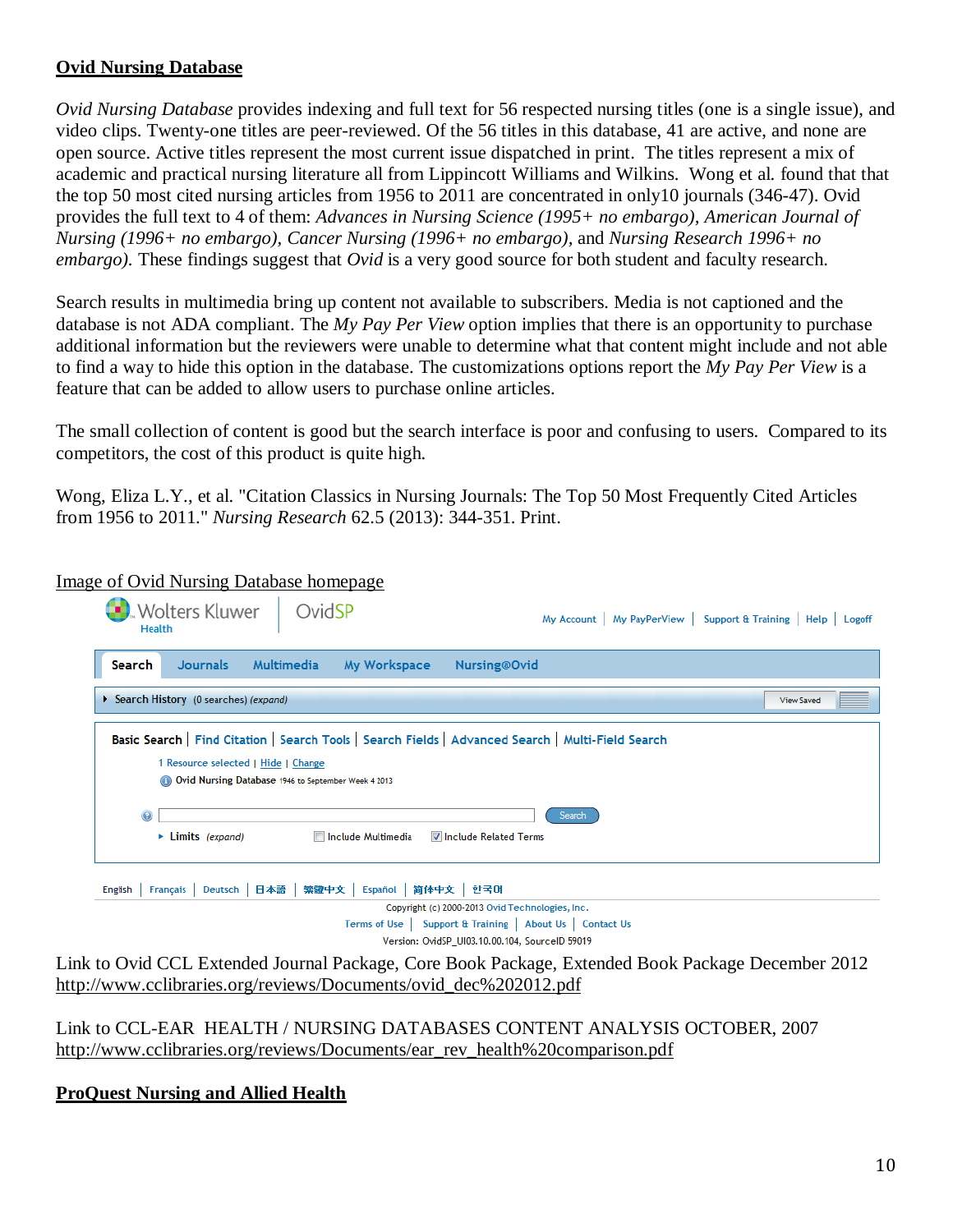*ProQuest Nursing & Allied Health Source* provides indexing and abstracting for 1,352 full text titles covering a wide spectrum of resources from the field of nursing with 70 related topics including cytology, nutrition, oncology, pediatric care, pharmacology, public health and radiology. Some 806 titles are peer-reviewed. Of the 728 active periodical titles, 69 are from the Directory of Open Access Journals (DOAJ) collection. Other periodicals include 57 magazine titles and 266 trade publications. Includes 299 embargoes (228 delayed a year). Wong et al. found that that the top 50 most cited nursing articles from 1956 to 2011 are concentrated in only10 journals (346-47). *ProQuest Nursing & Allied Health Source* does not have ANY full text titles appearing in the top ten ranking. This suggests that ProQuest is limited in its ability to support student and faculty research.

Video training programs are provided for 171 topics, each containing varying numbers of small video segments from MEDCOM. Neither closed captions nor transcripts are provided for these videos. Of all the databases in this review, ProQuest alone offers full text dissertations.

*ProQuest Nursing & Allied Health Source* receives high marks for the inclusion of full text dissertations, as these would be of interest to the nursing faculty. There are sufficient active full text titles in *ProQuest Nursing & Allied Health Source* to support student coursework and faculty research. However, compared to its competitors, the cost of this product is quite high.

Wong, Eliza L.Y., et al. "Citation Classics in Nursing Journals: The Top 50 Most Frequently Cited Articles from 1956 to 2011." *Nursing Research* 62.5 (2013): 344-351. Print.

Image of ProQuest Nursing and Allied Health homepage